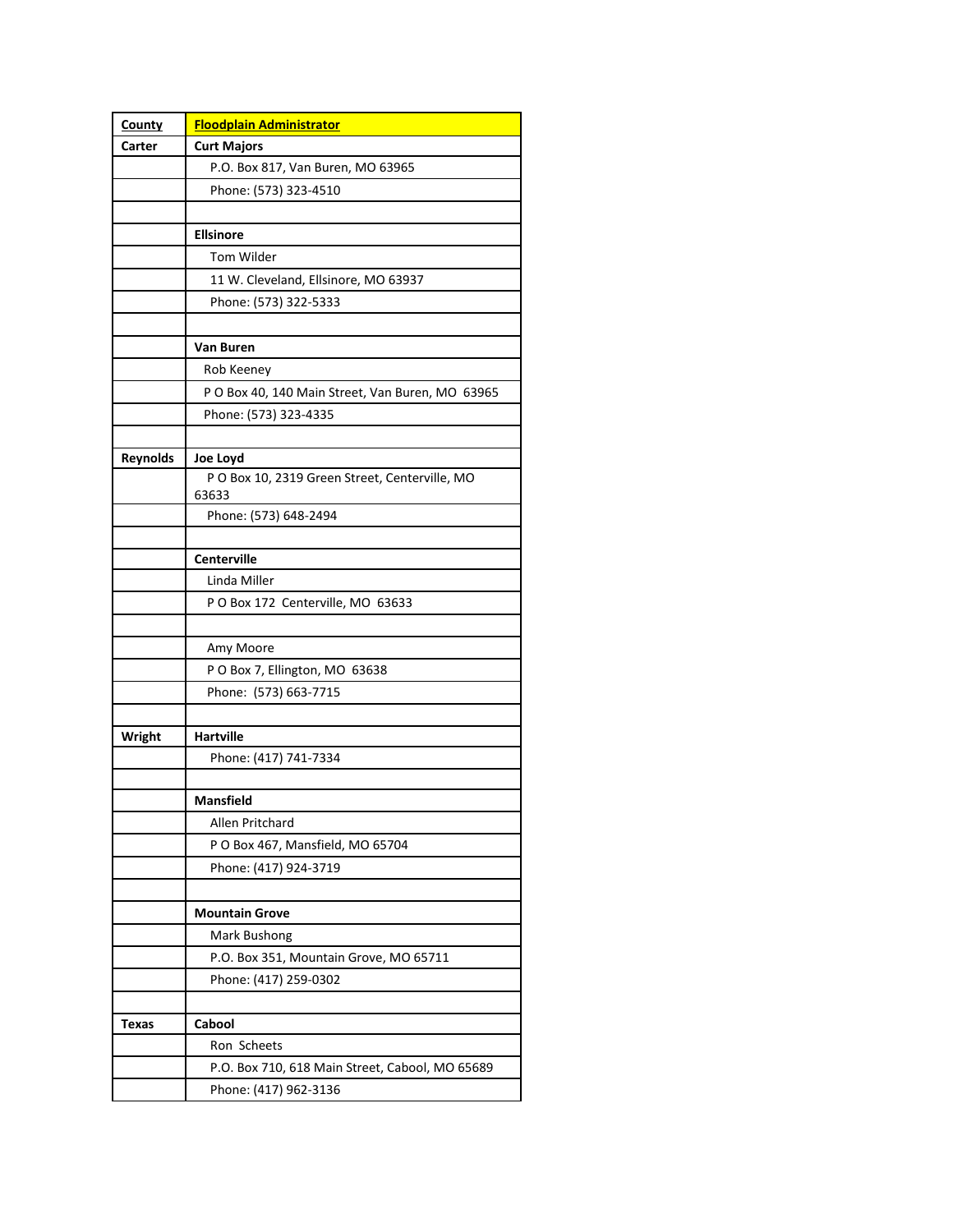|                | <b>Houston</b>                             |
|----------------|--------------------------------------------|
|                | Shannon Jordan                             |
|                | 601 S. Grand Ave., Houston, MO 65483       |
|                | Phone: (417) 217-2736                      |
|                |                                            |
|                | Licking                                    |
|                | Rhonda Kirkwood                            |
|                | PO Box 89, Licking, MO 65542               |
|                | Phone: (573) 674-2521                      |
|                |                                            |
| <b>Shannon</b> | <b>Birch Tree</b>                          |
|                | Gary Toy                                   |
|                | P O Box 135, Birch Tree, MO 65438          |
|                | Phone: (417) 274-0009                      |
|                |                                            |
|                | <b>Eminence</b>                            |
|                | Mindy Gallaway                             |
|                | P.O. Box 387, Eminence, MO 65466           |
|                | Phone: (573) 226-3717                      |
|                |                                            |
|                | Winona                                     |
|                | Justin Eudaley                             |
|                | P.O. Box 426, Winona, MO 65588             |
|                | Phone: (417) 293-0142                      |
|                |                                            |
| <b>Douglas</b> | Ava                                        |
|                | <b>Burrely Loftin</b>                      |
|                | P O Box 967, Ava, MO 65608                 |
|                | Phone: (417) 683-5516                      |
| Ozark          | Gainesville                                |
|                | Lisa Goodnight                             |
|                | P.O. Box 355, Gainesville, MO 65655        |
|                | Phone: (417) 679-4858                      |
|                |                                            |
|                | <b>Theodosia</b>                           |
|                | John Maglione                              |
|                | P O Box 34, Theodosia, MO 65761            |
|                | Phone: (417) 273-4830                      |
|                |                                            |
| Howell         | <b>Mountain View</b>                       |
|                | Chief Nick Heavrin                         |
|                | 126 N. Oak Street, Mountain View, MO 65548 |
|                | Phone: (417) 247-1395                      |
|                |                                            |